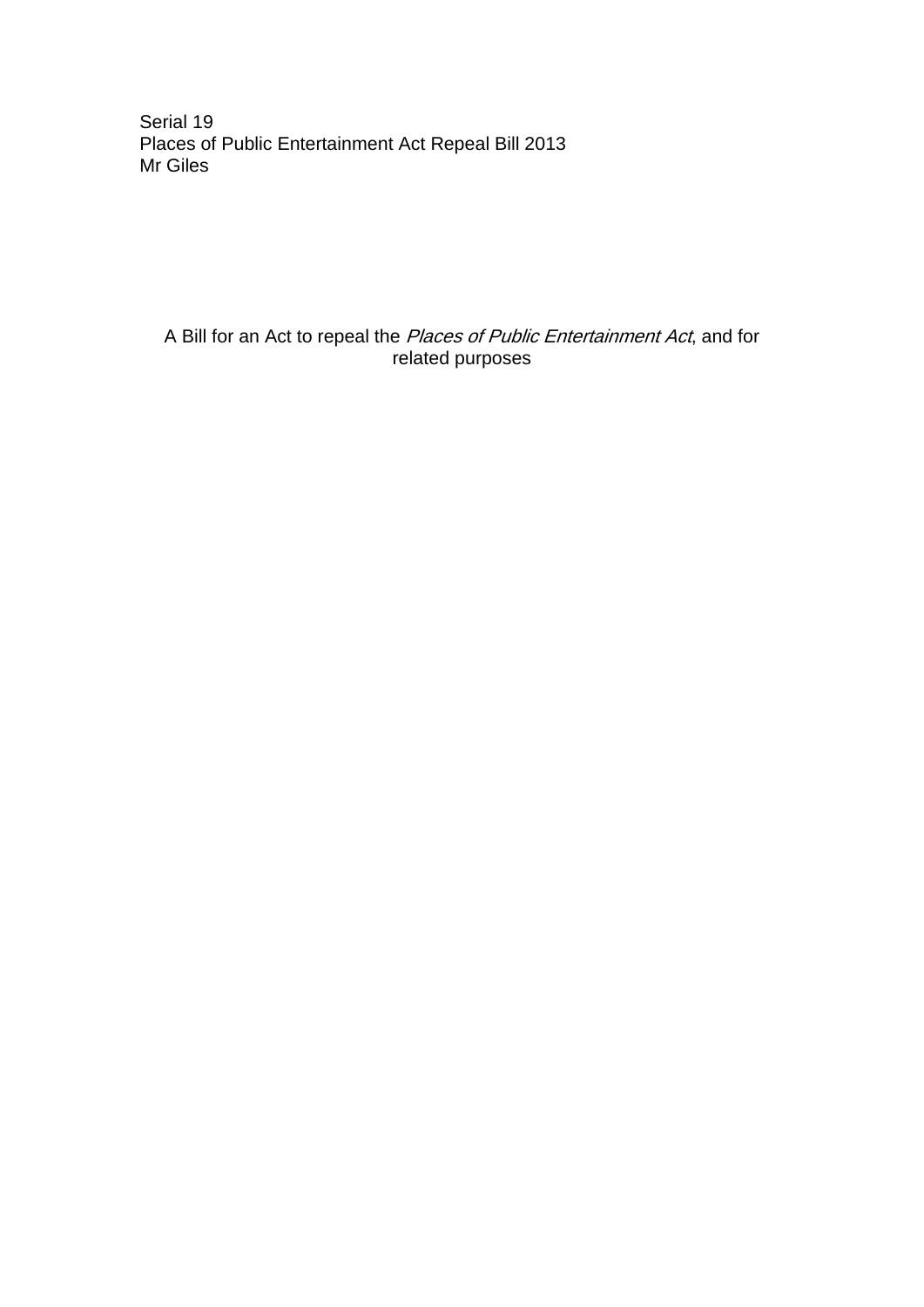## NORTHERN TERRITORY OF AUSTRALIA

## PLACES OF PUBLIC ENTERTAINMENT ACT REPEAL ACT 2013

Act No. [ ] of 2013 \_\_\_\_\_\_\_\_\_\_\_\_\_\_\_\_\_\_\_\_

\_\_\_\_\_\_\_\_\_\_\_\_\_\_\_\_\_\_\_\_

# Table of provisions

| $1 \quad \blacksquare$ |  |
|------------------------|--|
| $\overline{2}$         |  |
| $\mathbf{3}$           |  |
| $\mathbf 4$            |  |
|                        |  |

## Schedule Repealed Acts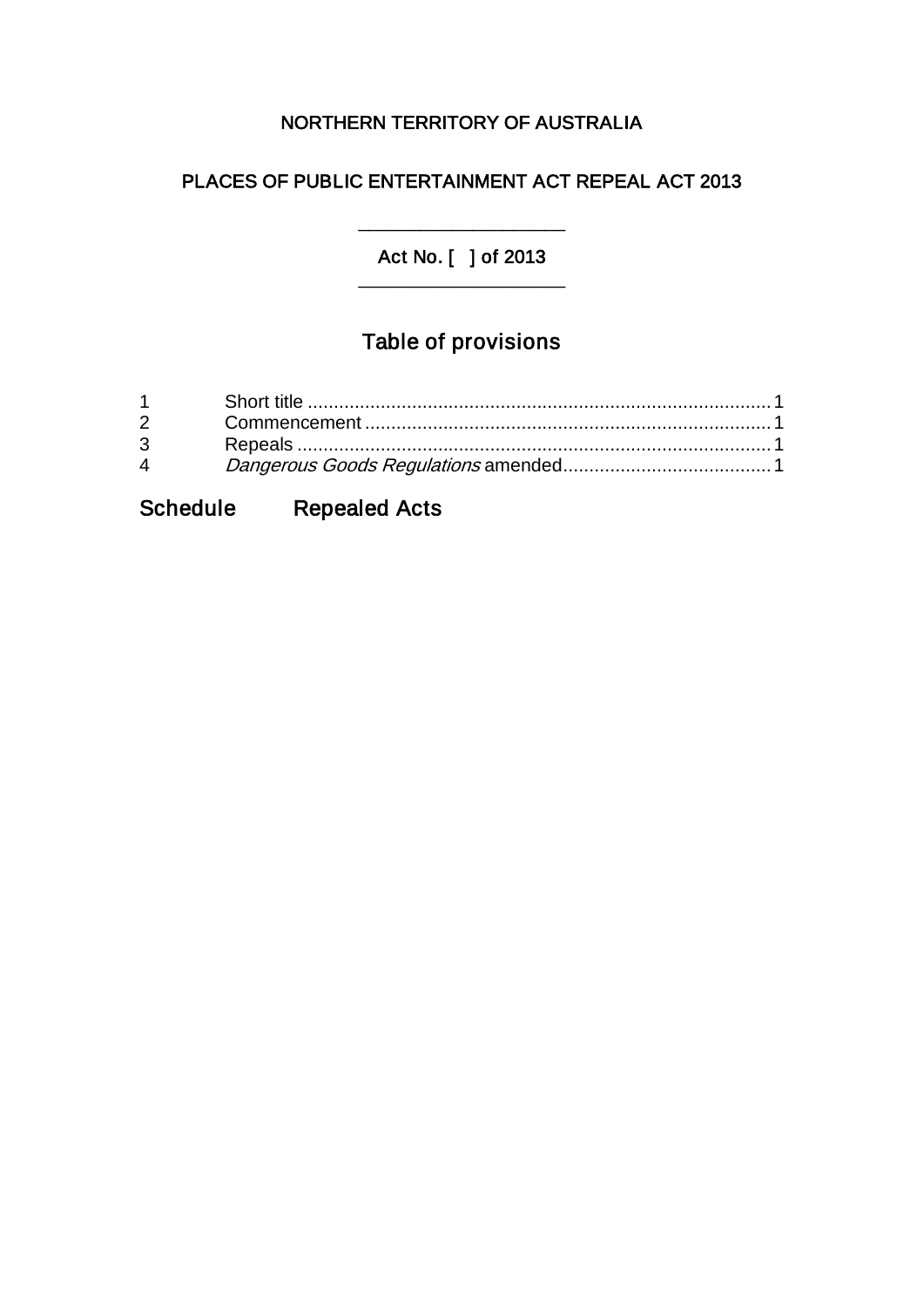

## NORTHERN TERRITORY OF AUSTRALIA \_\_\_\_\_\_\_\_\_\_\_\_\_\_\_\_\_\_\_\_

### Act No. [ ] of 2013 \_\_\_\_\_\_\_\_\_\_\_\_\_\_\_\_\_\_\_\_

An Act to repeal the Places of Public Entertainment Act, and for related purposes

> [Assented to [ ] 2013] [Second reading [ ] 2013]

#### The Legislative Assembly of the Northern Territory enacts as follows:

#### 1 Short title

This Act may be cited as the Places of Public Entertainment Act Repeal Act 2013.

#### 2 Commencement

This Act commences on the day fixed by the Administrator by Gazette notice.

#### <span id="page-2-0"></span>3 Repeals

The Acts specified in the Schedule are repealed.

#### 4 Dangerous Goods Regulations amended

- (1) This section amends the *Dangerous Goods Regulations*.
- (2) Regulation 2(1), definition *protected work*, paragraph (b)

omit

school, hospital or premises licensed under the Places of Public Entertainment Act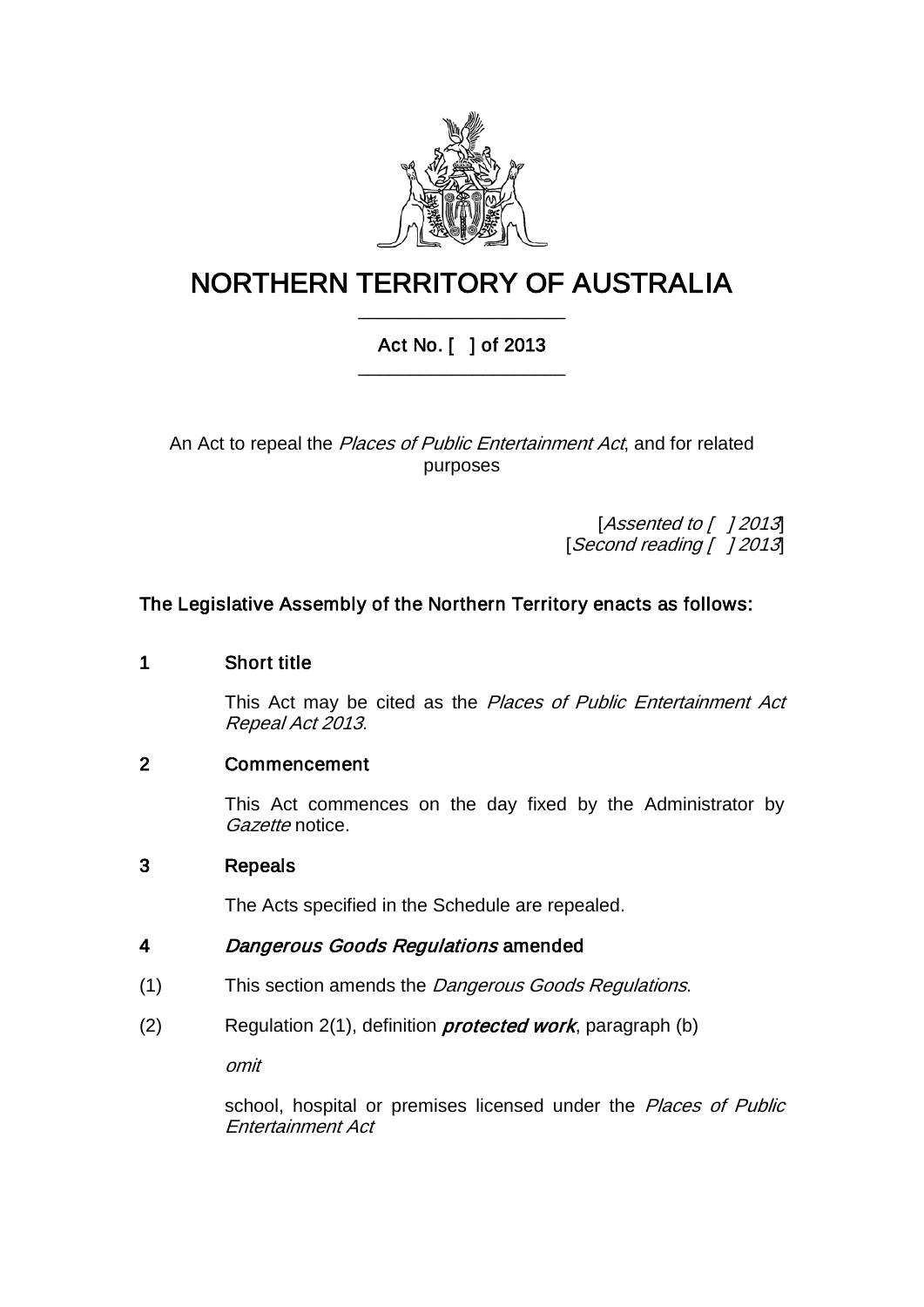insert

school or hospital